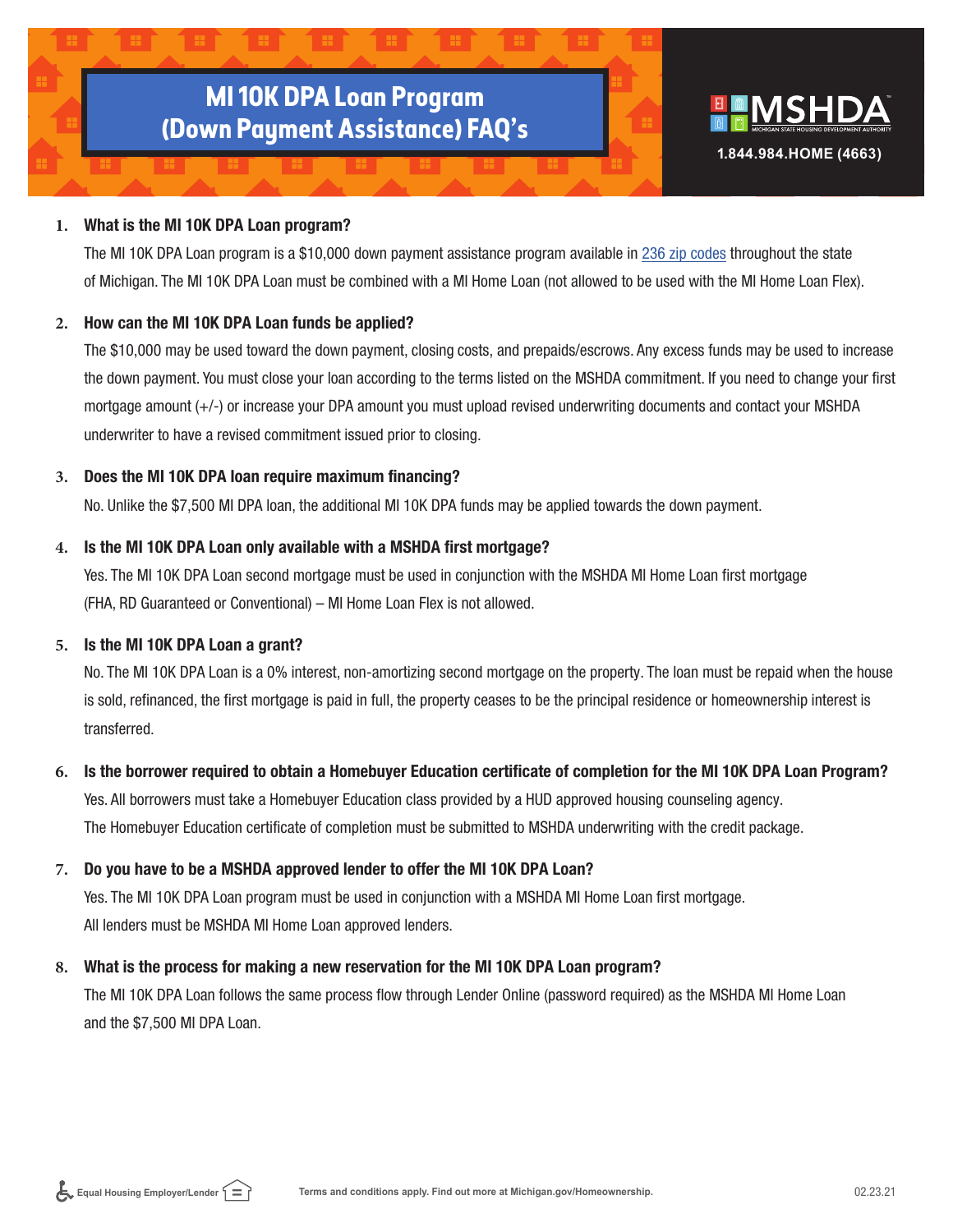# **MI 10K DPA Loan Program (Down Payment Assistance) FAQ's**



## 9. Where do I make a new reservation for MI 10K DPA Loan?

Go to Lender Online (password required) and under the reservation tab select: MI 10K DPA Loan

# 10. Can I change an existing MI Home Loan reservation for a loan that has already been submitted to MSHDA underwriting to the MI 10K DPA Loan program?

Yes. If loans are reserved using our regular \$7,500 DPA, we will process and authorize your request to move your loan to the new MI 10K DPA Loan.

All requests must be made via email and include the name of the client and reservation number. No exceptions. Please allow extra time for the file to be reviewed by our underwriting team who will make the necessary changes.

To request a change:

- 1. Email the name of the client and reservation number to Sarah Bohne at BohneS@michigan.gov.
- 2.Notification of receipt of the request will be emailed to the lender after the reservation has been changed to the MI 10K DPA Loan program.

# 11. After I resubmit the loan package using the MI 10K DPA Loan program, will it be treated like a new loan submission or will it be reviewed as a condition?

Resubmitted loan packages will be processed as a "condition" and reviewed as quickly as possible. Please contact your MSHDA underwriter to let them know you have requested a change to the MI 10k DPA Loan program.

# 12. Can committed loans be converted to the MI 10K DPA Loan program?

Yes. Notification must be made to MSHDA underwriters requesting an updated loan commitment. Notification must be made to MSHDA underwriters along with updated 1008, 1003, and AUS finding.

# 13. Can the MI 10K DPA Loan funds total less than \$10,000?

Yes. The lender is not required to use the full \$10,000. Please remember, you can apply all additional funds to the down payment, prepaid/escrows, and closing costs. The borrower is still required to contribute 1% of the sales price to the transaction.

# 14. Do lenders need MSHDA approval if they reduce the amount of the MI 10K DPA Loan?

No. Lowering the DPA does not require MSHDA approval.

## 15. Do lenders need MSHDA approval if they increase the amount of the MI 10K DPA Loan?

Any increase in the DPA amount or any change to the amount  $(+/-)$  of the first mortgage will require MSHDA approval.